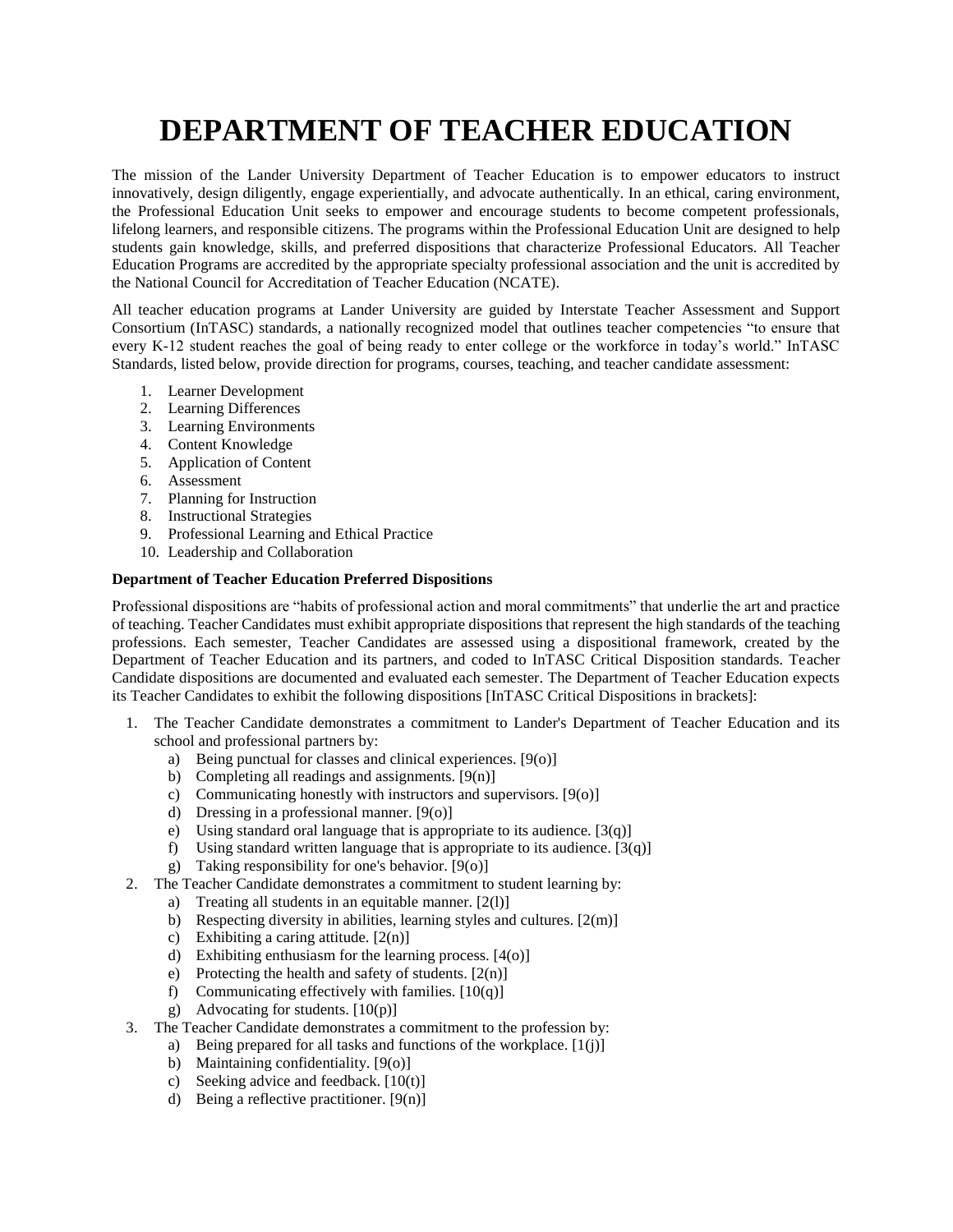- e) Collaborating with others. [3(n)]
- f) Presenting one's qualifications with honesty. [9(o)]
- g) Participating in opportunities for professional development.  $[10(t)]$

In order to ensure the quality of the Teacher Education program, Teacher Candidates who exhibit unacceptable dispositions may be removed from the program. Procedures for candidate removal are outlined within the Department of Teacher Education handbook.

#### **Undergraduate Teacher Education Programs**

Students may take courses leading to teacher certification in a variety of fields including early childhood education, elementary education, special education, secondary content areas, and PK-12 education. Students should consult with their academic advisors early in their college careers to ensure all required courses are completed.

#### **Student Eligibility Guidelines**

The student planning to complete a teacher education program should be aware of state laws and regulations governing teacher certification. Although the administration of Lander University attempts to incorporate all such laws and regulations within the programs described in the University catalog, there always exists the likelihood that the State Board of Education will take action on teacher certification matters not addressed in the catalog. A teacher education major is required to complete the major program and teacher education requirements under the catalog current at the time of his or her admission to the teacher education program or any appropriate subsequent catalog and to meet all state regulations governing teacher certification.

Students are encouraged to discuss the teacher education program and teacher certification with their advisors on a regular basis. Students are also invited to discuss these issues with the Chair of the Department of Teacher Education.

Students enrolled in an undergraduate program leading to initial certification must meet specific requirements to enter into and progress through the teacher education program. Progression through the Teacher Education program occurs in four stages: (1) Initial Status (freshman year), (2) Provisional Status (sophomore year), (3) Formal Status (junior year) and (4) Candidate Status (senior year). Program specific requirements must be met before students move from one stage to the next. The progression for each program is explained below. **(Transfer and second-degree students please note special sections.)**

#### **Students enrolled in Early Childhood, Elementary, or Special Education:**

Requirements for students to move from the **Initial (Freshmen) Status to Provisional (Sophomore) Status**:

1. Submit a passing score on at least one section of PRAXIS Core by August 1 prior to beginning of sophomore year.

PRAXIS Core Exemptions:

- ACT Core Score of 22 exempts all 3 sections of Praxis Core.
- SAT 1650 (Math, Reading, and Writing) exempts all 3 sections of Praxis Core.
- SAT 1100 (Evidence-Based Reading, Writing, and Math) exempts all 3 sections of Praxis Core.
- Praxis Math: ACT Math Score of 22 or SAT Math Score of 550.
- Praxis Reading and Writing: ACT English Test Score of 22 or SAT Reading and Writing Score of 550.
- 2. Complete EDUC 210 and EDUC 106 with a "B" or better.
- 3. Successfully complete an interview with Teacher Education faculty
- 4. Demonstrate professional behaviors and dispositions\* at all times.

Students not meeting one or more of the requirements will not progress to Provisional Status. Requirements for students to move from the **Provisional (Sophomore) Status to Formal (Junior) Status**:

- 1. Maintain a minimum 2.75 GPA on Lander coursework prior to beginning of Junior year.
- 2. Submit a passing score on all 3 sections of Praxis Core by August 1 prior to beginning of Junior year or meet the Praxis Core Exemptions above.
- 3. ELEM/SPED Majors: Complete EDUC 206, EDUC 207, EDUC 223 and EDUC 321 with a "B" or better.
- 4. ECED Majors: Complete EDUC 206, EDUC 207, EDUC 223, and ECED 222 with a "B" or better.
- 5. Demonstrate at target professional behaviors and dispositions\* at all times.

Students not meeting one or more of the requirements will not progress to Formal Status. Requirements for students to move from the **Formal (Junior) Status to Candidate (Senior) Status:**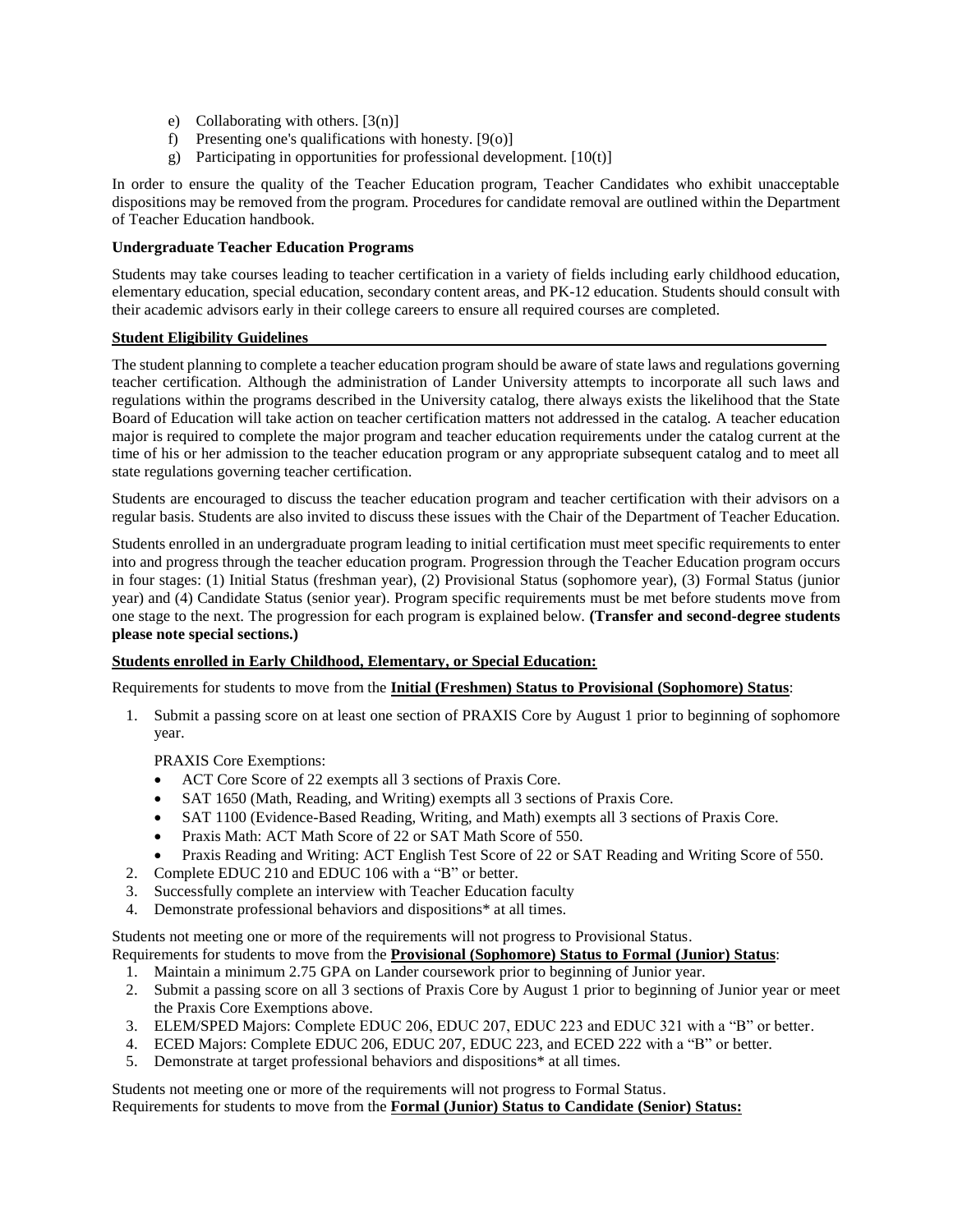- 1. Maintain a minimum 2.75 GPA on Lander coursework prior to beginning of Senior year.
- 2. Maintain a 3.0 GPA in all professional courses (ECED, EDUC, and SPED), with no grade below a "C" in any professional course
- 3. Submit a passing score on Praxis II by August 1 prior to beginning of Senior year
- 4. Prepare to pass PLT (Principles of Learning and Teaching) requirement by end of student teaching semester
- 5. Complete EDUC 329, SPED 329, or ECED 329 with a "B" or better.
- 6. Demonstrate professional behaviors and dispositions\* at all times
- 7. Complete General Education FALS requirement

Students not meeting one or more of the requirements will not progress to Candidate Status.

\*In order to ensure the quality of the Teacher Education program, Teacher Candidates who exhibit unacceptable dispositions may be removed from the program. Procedures for candidate removal are outlined within the Department of Teacher Education handbook

#### **Students enrolled in Secondary (History, English, Chemistry, Mathematics) or PK-12 (PE, Art, Music):**

#### **Initial Level (First Year)**

- 1. Participate in initial Advising and Induction.
- 2. Take PRAXIS Core or exempt with 22 ACT or 1100 SAT score.
- 3. Demonstrate professional behaviors and dispositions\* at all times.
- 4. Maintain a 3.0 GPA in all professional courses; achieve a grade of "B" or higher in each field experience; achieve a grade of "C" or higher in all EDUC, ECED, and SPED courses (see catalog for further details, including each department's GPA requirements within the specific content area).

#### **Provisional Level (Second Year)**

- 1. Complete Initial Level requirements.
- 2. Complete a SLED check.
- 3. Demonstrate professional behaviors and dispositions\* at all times.
- 4. Obtain a minimum 2.75 GPA on Lander coursework; maintain a 3.0 GPA in all professional courses; achieve a grade of "B" or higher in each field experience; achieve a grade of "C" or higher in all EDUC, and SPED courses (see catalog for further details, including each department's GPA requirements within the specific content area).
- 5. Pass PRAXIS Core or exempt with 22 ACT or 1100 SAT score.
- 6. Successfully complete an (April) oral interview with Teacher Education faculty.
- 7. Successfully complete other reviews as required by departments in specific content areas.

#### **Formal Level (Third Year)**

- 1. Complete Provisional Level requirements.
- 2. Demonstrate professional behaviors and dispositions\* at all times.
- 3. Obtain a minimum 2.75 GPA on Lander coursework; maintain a 3.0 GPA in all professional courses; achieve a grade of "B" or higher in each field experience; achieve a grade of "C" or higher in all EDUC, and SPED courses (see catalog for further details, including each department's GPA requirements within the specific content area).
- 4. Successfully complete departmental requirements for PRAXIS II and PLT.
- 5. Successfully complete other departmental requirements, reviews, projects, or milestones.

#### **Candidate Level (Fourth Year)**

- 1. Complete Formal Level requirements.
- 2. Complete FALS requirements before student teaching semester.
- 3. Enter candidacy with formal admission to the teacher education program.
- 4. Demonstrate professional behaviors and dispositions\* at all times.
- 5. Obtain a minimum 2.75 GPA on Lander coursework; maintain a 3.0 GPA in all professional courses; achieve a grade of "B" or higher in each field experience; achieve a grade of "C" or higher in all EDUC, and SPED courses (see catalog for further details, including each department's GPA requirements within the specific content area).
- 6. Successfully complete departmental requirements for PRAXIS II.
- 7. Successfully complete other departmental requirements, reviews, projects, or milestones.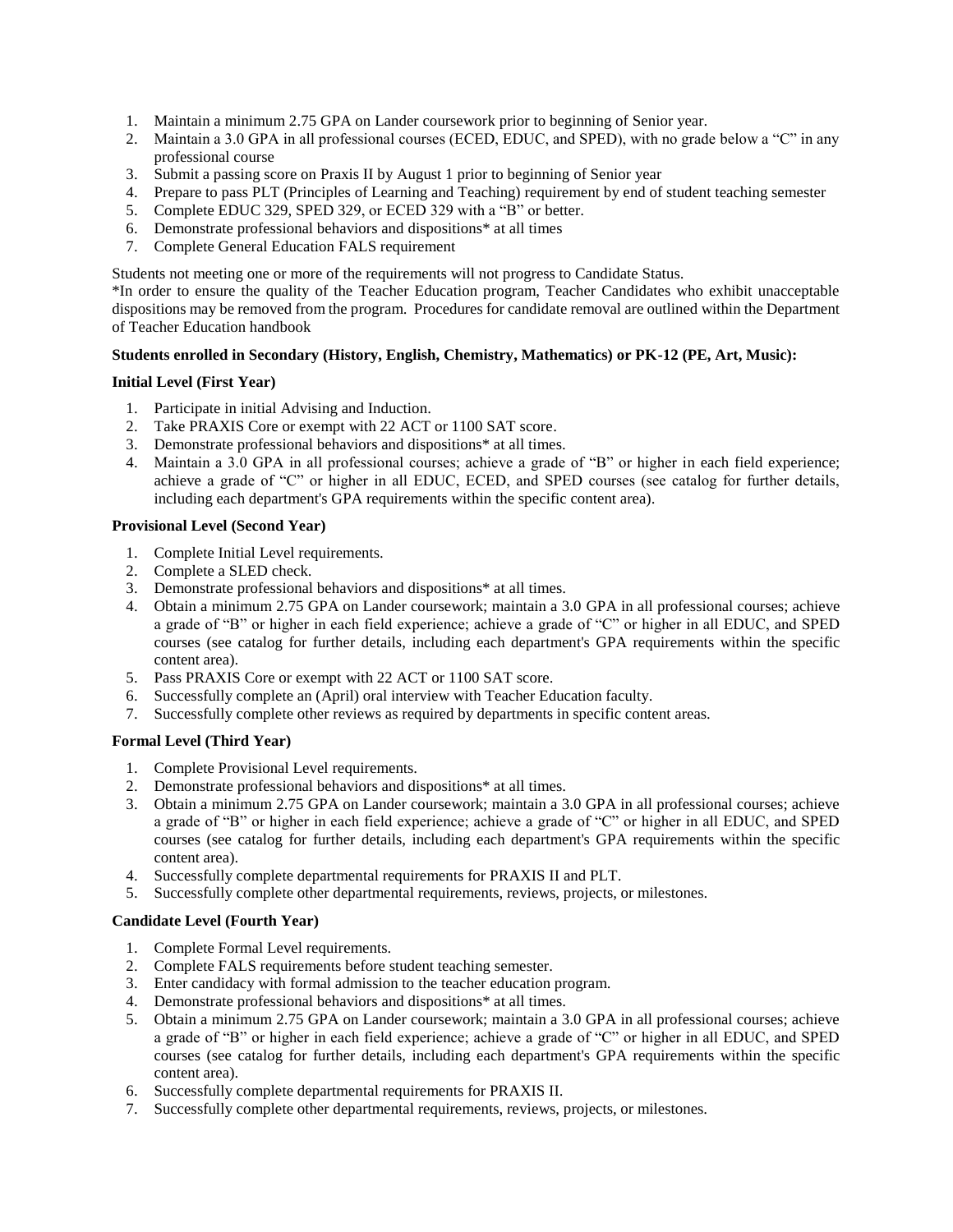Students not meeting one or more of the requirements will not progress to Candidate Status.

\*In order to ensure the quality of the Teacher Education program, Teacher Candidates who exhibit unacceptable dispositions may be removed from the program. Procedures for candidate removal are outlined within the Department of Teacher Education Student Handbook.

#### **Criteria Governing Admission to Clinical Practice (Student Teaching)**

To be recommended for clinical practice, a student must:

- 1. Meet all requirements to progress to Candidate Level Status.
- 2. Submit an application for Student Teaching Approval and Initial Certification and required documentation to the State Department of Education six (6) months prior to scheduled student teaching semester.

### **Fall clinical practice applications are due February 15th. Spring clinical practice applications are due by June 15th. Late applications cannot be accepted.**

- 3. Submit an additional Student Teacher Placement Request Form to the Field Experience Coordinator by the second Monday in September for spring clinical practice and the second Monday in February for fall clinical practice.
- 4. Complete all general education courses. If more than two general education courses have not been completed, approval by the Dean of the College of Education and the dean of the student's academic major is required.
- 5. Be approved by the Unit Faculty.

Students who fail to meet these criteria and are not granted admission to clinical practice have the right to request an appeal. Information on procedures for an appeal are available in the Department of Teacher Education Student Handbook.

#### **Criteria Governing Submission of Recommendation for South Carolina Certification**

South Carolina requires all applicants for teacher licensure to successfully complete a criminal background check. South Carolina /Teacher Licensure requirements can be found at:

[http://ed.sc.gov/scdoe/assets/File/educators/certification/forms/Application\\_Instructions\\_2016.pdf](http://ed.sc.gov/scdoe/assets/File/educators/certification/forms/Application_Instructions_2016.pdf)

Additional criteria include:

- 1. Successful completion of all program requirements.
- 2. A grade of "B" or better must be earned in Clinical Practice.
- 3. Minimum GPA of 2.75.
- 4. Satisfactory performance on:
	- a. South Carolina performance assessment instrument for teacher candidates;
	- b. PRAXIS II specialty subject test or the State-Sponsored Testing Program for the proposed area(s) of certification; and
	- c. State-required Principles of Learning and Teaching (PLT) for area of certification.
- 5. Demonstrating "Target" or "Exceeds Target" level of competence in all learner outcomes on the Clinical Practice Final Assessment.

Although failure to meet the above GPA and testing requirement will not preclude a student from receiving a baccalaureate degree, a student cannot be recommended for South Carolina certification without meeting these requirements. Lander University offers teacher education programs that have been approved by the State Board of Education in the following areas:

#### **Certification Areas**

Art (PK-12) Chemistry (Secondary) (9-12) Early Childhood (PK-3) Elementary (2-6) English (Secondary) (9-12) Mathematics (Secondary) (9-12) Music (choral, instrumental, or keyboard) (PK-12) Physical Education (PK-12) Social Studies - History (Secondary) (9-12) Special Education (Multi-categorical) (PK-12)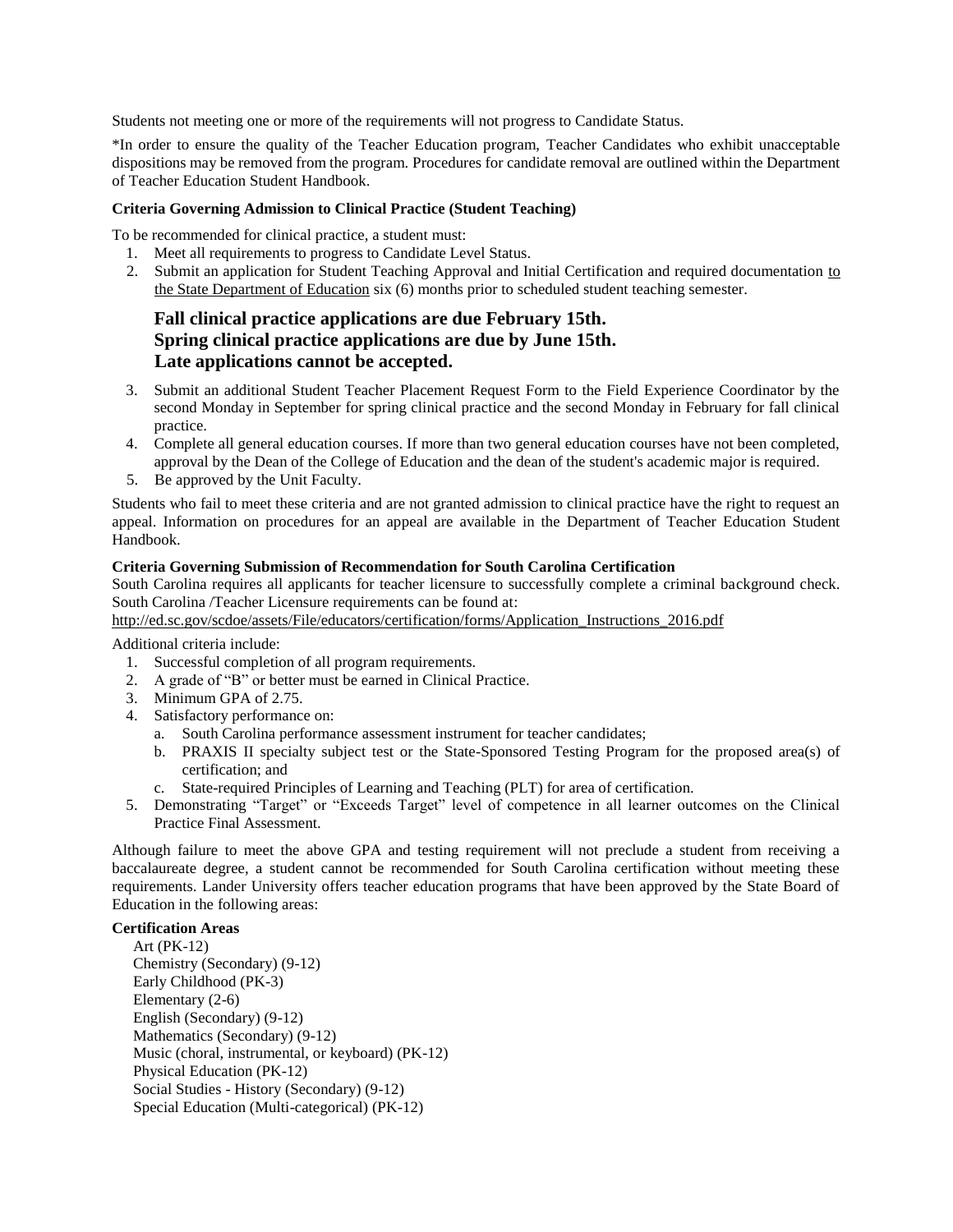Students are best prepared to teach when they complete a full program of study. Lander University will recommend candidates for certification in one teaching area. Students who have completed a program of study in one area and are interested in adding an additional certification should work closely with their advisor. Updated requirements for certification are published by the South Carolina Department of Education annually on July 1. For this reason, students are strongly advised to contact the South Carolina State Department of Education concerning the required coursework.

#### **Students Transferring to Lander and Enrolling in an Undergraduate Teacher Education Program:**

- 1. Have a minimum grade point average (GPA) of 2.75.
- 2. Submit a passing score on Math, Reading, and Writing sections of PRAXIS Core. Students can provide evidence of a composite score of 24 on the ACT or combined score of 1650 (or 1100 on combined math/reading scores) on the SAT in lieu of PRAXIS Core scores.

Coursework required to complete an undergraduate teacher education program will be determined by examining prior experience and coursework completed at other institutions. Specific program requirements will be addressed on an individual basis by the Dean of the College in consultation with the student's advisor.

#### **Montessori Emphasis**

Undergraduate students majoring in early childhood education may add the Montessori emphasis by completing 18 additional hours in Montessori methods. Students must be fully admitted to the teacher education program and be recommended by the Director of the Montessori program to enroll in Montessori classes.

| Additional courses:                                       |   |
|-----------------------------------------------------------|---|
| <b>MONT</b> 470: Montessori Methods: Practical Life       | 3 |
| MONT 471: Montessori Methods: Sensorial                   | 3 |
| MONT 472: Montessori Philosophy, Educational Theory and   |   |
| <b>Administration/Parent Education</b>                    | 3 |
| MONT 473: Methods of Observation and Classroom Leadership | 3 |
| <b>MONT 475: Montessori Methods: Mathematics</b>          | 3 |
| MONT 493: Montessori Methods: Integrated Curriculum       |   |
| <b>TOTAL HOURS</b>                                        |   |
|                                                           |   |

#### **Therapeutic Horsemanship Minor**

To obtain a minor in Therapeutic Horsemanship, students must complete between 19 to 20 hours of credit in courses from two disciplines in the following distribution:

| SPED 223: Introduction to Exceptional Learners, K-12                |         |
|---------------------------------------------------------------------|---------|
| or PEES 420: Exceptional Physical Education for Special Populations | 3       |
| PEES 199: Adult CPR and First Aid (or evidence of certification)    | $0 - 1$ |
| SPED 150: Basics of Therapeutic Horsemanship                        | 3       |
| SPED 250: Principles of Therapeutic Horsemanship                    | 3       |
| SPED 260: Therapeutic Horse Movement                                | 3       |
| PEES 210: Human Anatomy/Movement                                    | 4       |
| SPED 270: Therapeutic Horsemanship Program                          |         |
| <b>TOTAL HOURS</b>                                                  | 19-20   |

#### **Call Me Mister Program (Mentors Instructing Students toward Effective Role Models)**

The mission of the Call Me MISTER initiative is to increase the pool of available teachers from a broader more diverse background particularly among the state's lowest performing elementary schools. The MISTER initiative attempts to accomplish this by providing academic, social, and financial support to under-represented individuals interested in entering the teaching profession. Program applicants must be entering freshmen or transfer students from other Call Me MISTER programs.

MISTERs receive advanced enrichment programs, professional development opportunities during summer months, involvement with communities, networking with other MISTERs throughout the State, and up to \$5000 in scholarships for each of four years while they complete a degree leading to teacher certification in a PK-8<sup>th</sup> grade level area. This scholarship or loan forgiveness program can provide for tuition only and is administered by the Clemson University Call Me MISTER program. Funding levels may vary from year to year. MISTERs agree to teach in South Carolina one year for every year they receive the scholarship.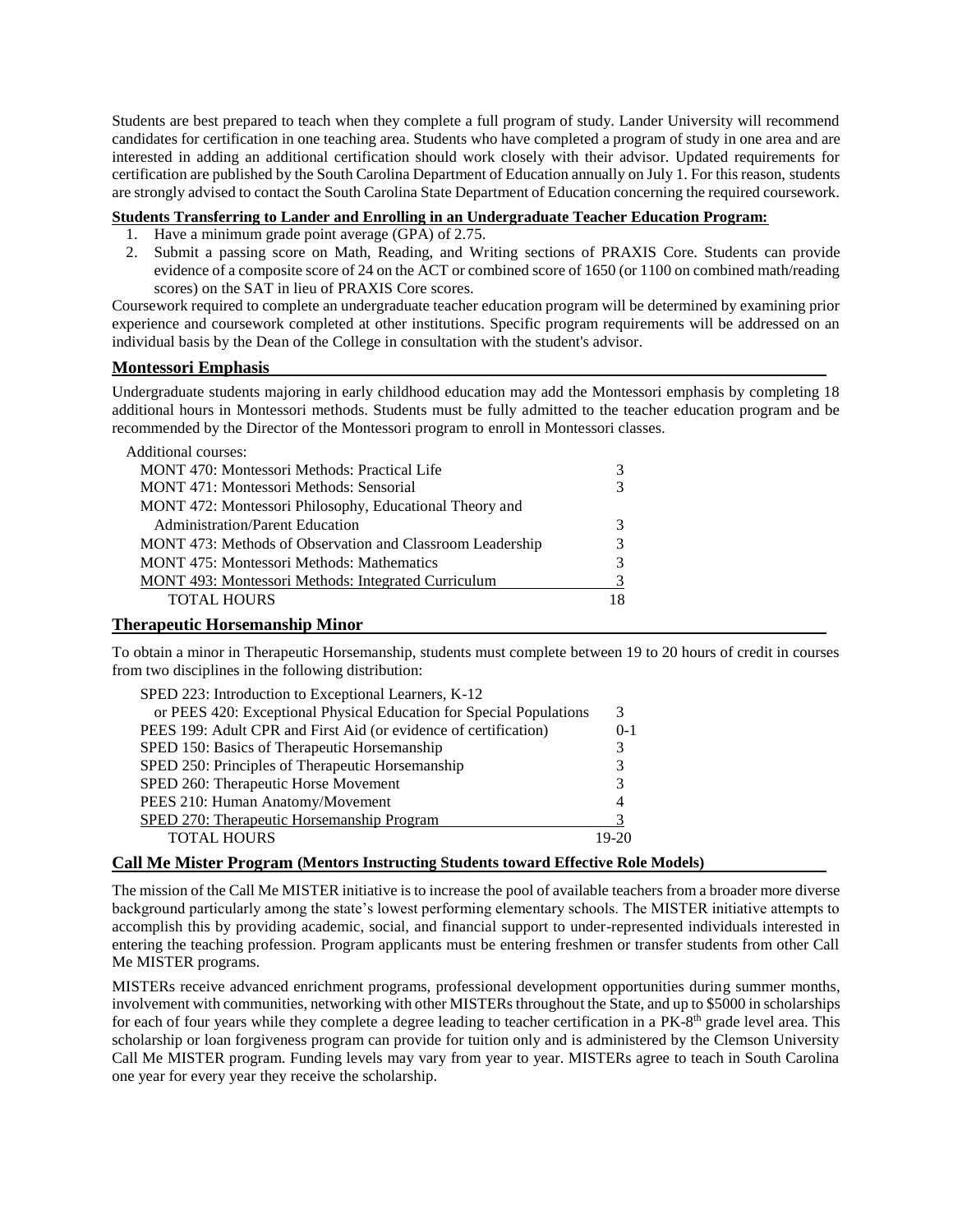Application for the Call Me MISTER program is available on the lander website: [https://www.lander.edu/academics/colleges-schools/college-education/teacher-education/call-me-mister.](https://www.lander.edu/academics/colleges-schools/college-education/teacher-education/call-me-mister)

#### **Teaching Fellows Program**

In 1999, the SC General Assembly, recognizing the shortage of teachers in our State, funded the Teaching Fellows Program for South Carolina. The mission of the South Carolina Teaching Fellows Program is to recruit talented high school seniors into the teaching profession and to help them develop leadership qualities. The program provides up to 200 high school seniors who have exhibited high academic achievement, a history of service to the school and community, and a desire to teach South Carolina's children. Lander University is allowed a maximum of 26 Fellowships per freshman class.

Teaching Fellows receive advanced enrichment programs, professional development opportunities during summer months, involvement with communities and businesses throughout the State, and approximately \$6000 in scholarships for each of four years while they complete a degree leading to teacher certification. The scholarships provide for tuition and board and for summer enrichment programs administered by the South Carolina Center for Educator Recruitment, Retention and Advancement (CERRA). Funding levels may vary from year to year. Fellows agree to teach in South Carolina one year for every year they receive the fellowship.

Applications for the Teaching Fellows Program are available online [\(www.cerra.org\)](http://www.cerra.org/) and must be submitted by the deadline posted on the site.

#### **Teacher Education Majors**

Students enrolled in the teacher education program take a sequence of courses from general education, specialized content, professional education, and a series of field experiences that culminate with clinical practice or student teaching.

The early childhood education program includes study and practice of specialized teaching methods appropriate for young children and a broad range of content preparation. A student majoring in elementary education will study and practice methods appropriate for the elementary classroom and take courses related to all of the academic areas normally taught in the elementary school. The special education degree program is built on a foundation of specialized content courses, which addresses the competencies for teaching students with mild to moderate disabilities. These courses provide the needed background for multi-categorical certification. Program requirements for secondary education programs are delineated in this catalog within each major offering teacher certification. Each program includes study and practice of teaching methods and content appropriate for the subject area.

A student planning to major in education should consult with his/her advisor in both the major area and teacher education early and regularly in his or her academic program in order to make needed decisions regarding program requirements and course sequencing. Secondary and PK-12 majors should request an advisor in education as well as the content area.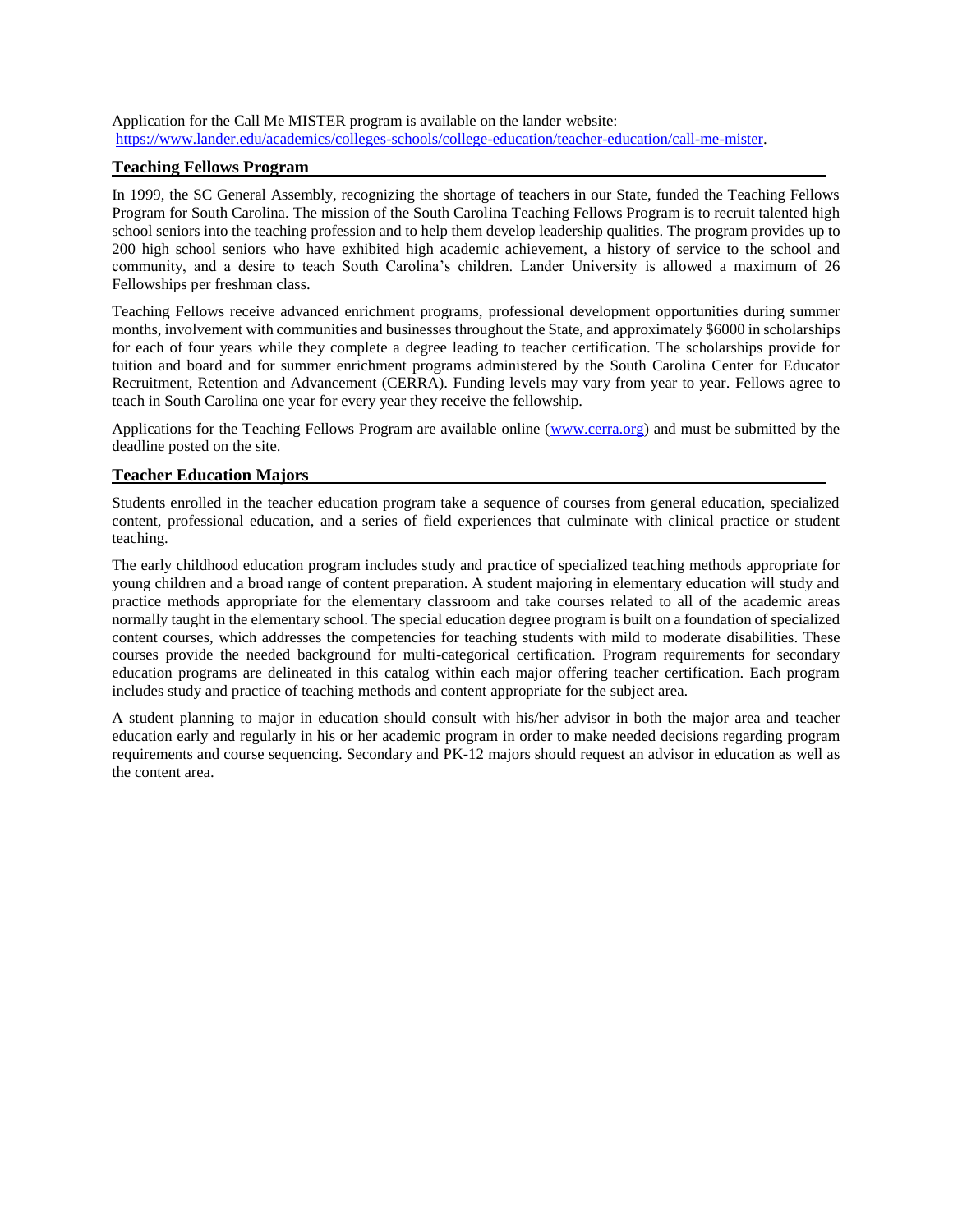| <b>DEGREE:</b><br><b>MAJOR:</b> |             | <b>BACHELOR OF SCIENCE</b><br><b>EARLY CHILDHOOD EDUCATION</b>                                                                                                                                                                                                                                                                                                                         |                                                |
|---------------------------------|-------------|----------------------------------------------------------------------------------------------------------------------------------------------------------------------------------------------------------------------------------------------------------------------------------------------------------------------------------------------------------------------------------------|------------------------------------------------|
|                                 |             | UNIVERSITY REQUIREMENT                                                                                                                                                                                                                                                                                                                                                                 | <b>Credit Hours</b>                            |
|                                 |             | FALS 101: Fine Arts and Lecture Series                                                                                                                                                                                                                                                                                                                                                 | $\overline{0}$                                 |
|                                 |             | <b>GENERAL EDUCATION REQUIREMENTS</b><br>(For approved courses, see the General Education: www.lander.edu/gen-ed.)                                                                                                                                                                                                                                                                     |                                                |
|                                 | Mathematics | A. Core Skills (9 hours)<br>ENGL 101: Writing and Inquiry I<br>ENGL 102: Writing and Inquiry II                                                                                                                                                                                                                                                                                        | 3<br>3<br>3                                    |
|                                 |             | <b>B.</b> Humanities and Fine Arts<br>(6 hours selected from 2 different disciplines)                                                                                                                                                                                                                                                                                                  | 6                                              |
|                                 |             | C. Behavioral and Social Perspectives<br>(6 hours selected from 2 different disciplines)<br>HIST 101, HIST 102, HIST 111, HIST 112, HIST 121, or HIST 122<br>Behavioral and Social Perspectives elective                                                                                                                                                                               | 3<br>3                                         |
|                                 |             | D. Scientific and Mathematical Reasoning<br>(7 hours selected from 2 different disciplines, 1 lab science required)                                                                                                                                                                                                                                                                    | 7                                              |
|                                 |             | <b>E.</b> Founding Documents of the United States<br>HIST 111: United States History to 1877, or<br>POLS 101: American National Government                                                                                                                                                                                                                                             | 3                                              |
|                                 |             | F. World Cultures                                                                                                                                                                                                                                                                                                                                                                      | 3                                              |
|                                 |             | G. LINK 101: Leadership, Involvement, Networking and Knowledge                                                                                                                                                                                                                                                                                                                         | 1                                              |
|                                 |             | LINK 101 is required of all new transfer students who have earned less than<br>24 credit hours of college-level work and all first-time freshmen                                                                                                                                                                                                                                       |                                                |
|                                 |             | TOTAL GENERAL EDUCATION REQUIREMENTS                                                                                                                                                                                                                                                                                                                                                   | 35                                             |
|                                 |             | If all of the General Education requirements are met and/or waived, and the<br>credit hours do not add up to at least 30, the General Education requirements<br>are not complete. If below 30, additional General Education courses from any<br>category must be taken until the total hours add up to at least 30 hours.                                                              |                                                |
|                                 |             | <b>MAJOR PROGRAM CORE REQUIREMENTS</b>                                                                                                                                                                                                                                                                                                                                                 |                                                |
|                                 |             | Section 1. Courses in Section 1 can be taken by students with Initial Status*<br>EDUC 106: Field Experience IA<br>EDUC 204: Instructional Technology for Teachers<br>EDUC 210: Communication in Diverse Classrooms<br>MATH 203: Math for Elementary Teachers                                                                                                                           | 0.5<br>3<br>3<br>3                             |
|                                 |             | Section 2. Courses in Section 2 can be taken by students with Provisional Status*<br>EDUC 206: Field Experience IC<br>EDUC 207: Field Experience ID<br>EDUC 223: General Pedagogy<br>ECED 222: Child Growth and Development<br>ECED 227: Introduction to Early Childhood<br>SPED 223: Pre K-12 Student Diverse Learning Needs<br>MONT 474: Foundations of Reading Montessori Classroom | 0.5<br>1<br>3<br>3<br>3<br>$\mathfrak{Z}$<br>3 |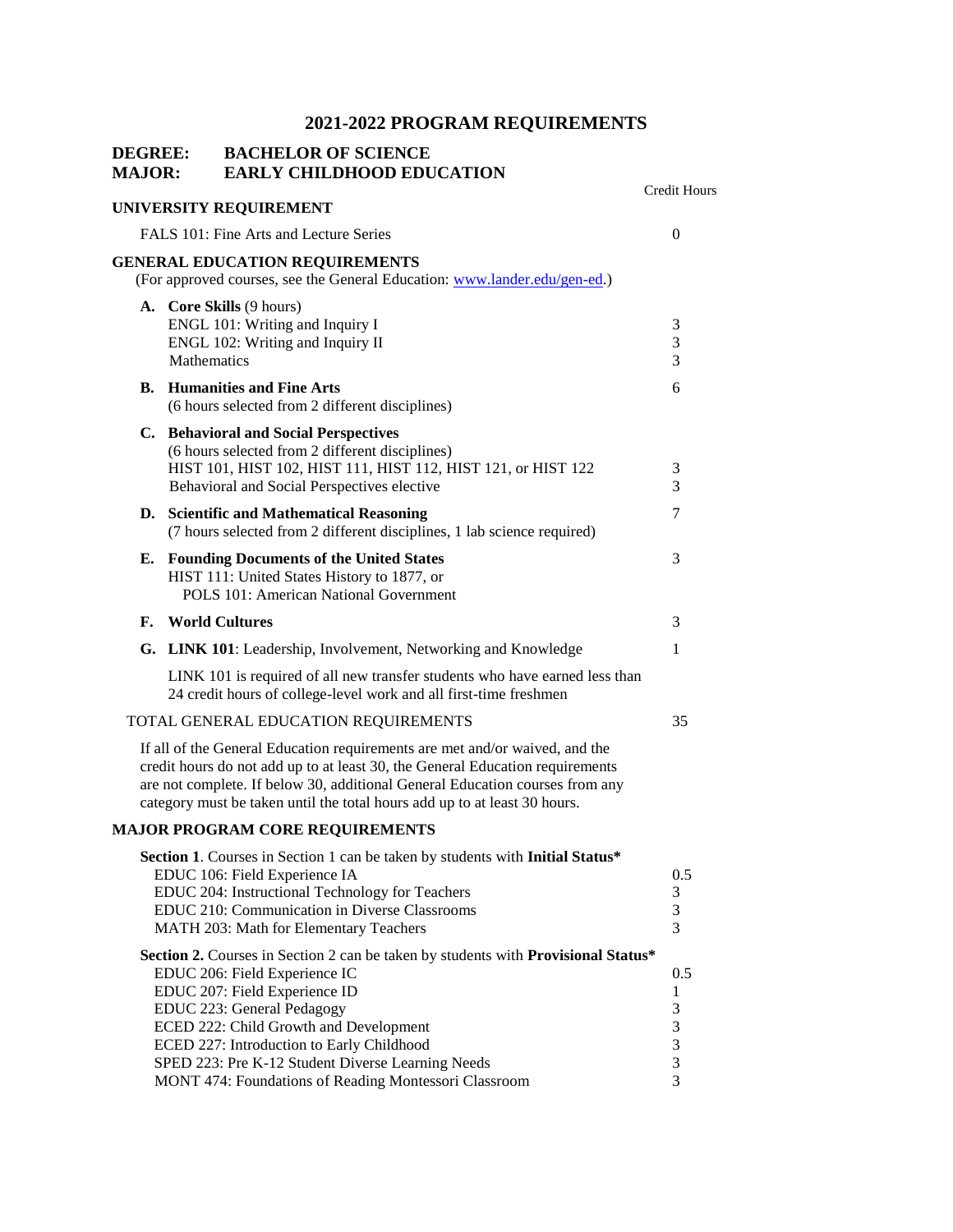| $\mathfrak{Z}$                             |
|--------------------------------------------|
| 33333333                                   |
|                                            |
|                                            |
|                                            |
|                                            |
|                                            |
|                                            |
|                                            |
|                                            |
| 4                                          |
|                                            |
| $\begin{array}{c} 3 \\ 3 \\ 3 \end{array}$ |
|                                            |
|                                            |
| 11                                         |
| 1                                          |
| 75                                         |
| 10                                         |
| 120                                        |
|                                            |

\*Status is determined by factors which include, but are not limited to the following: PRAXIS Core scores, GPA, course completion, program assessments, and maintenance of professional dispositions.

Coursework must include at least 30 credit hours earned at 300-level or above, of which 12 credit hours must be in the major.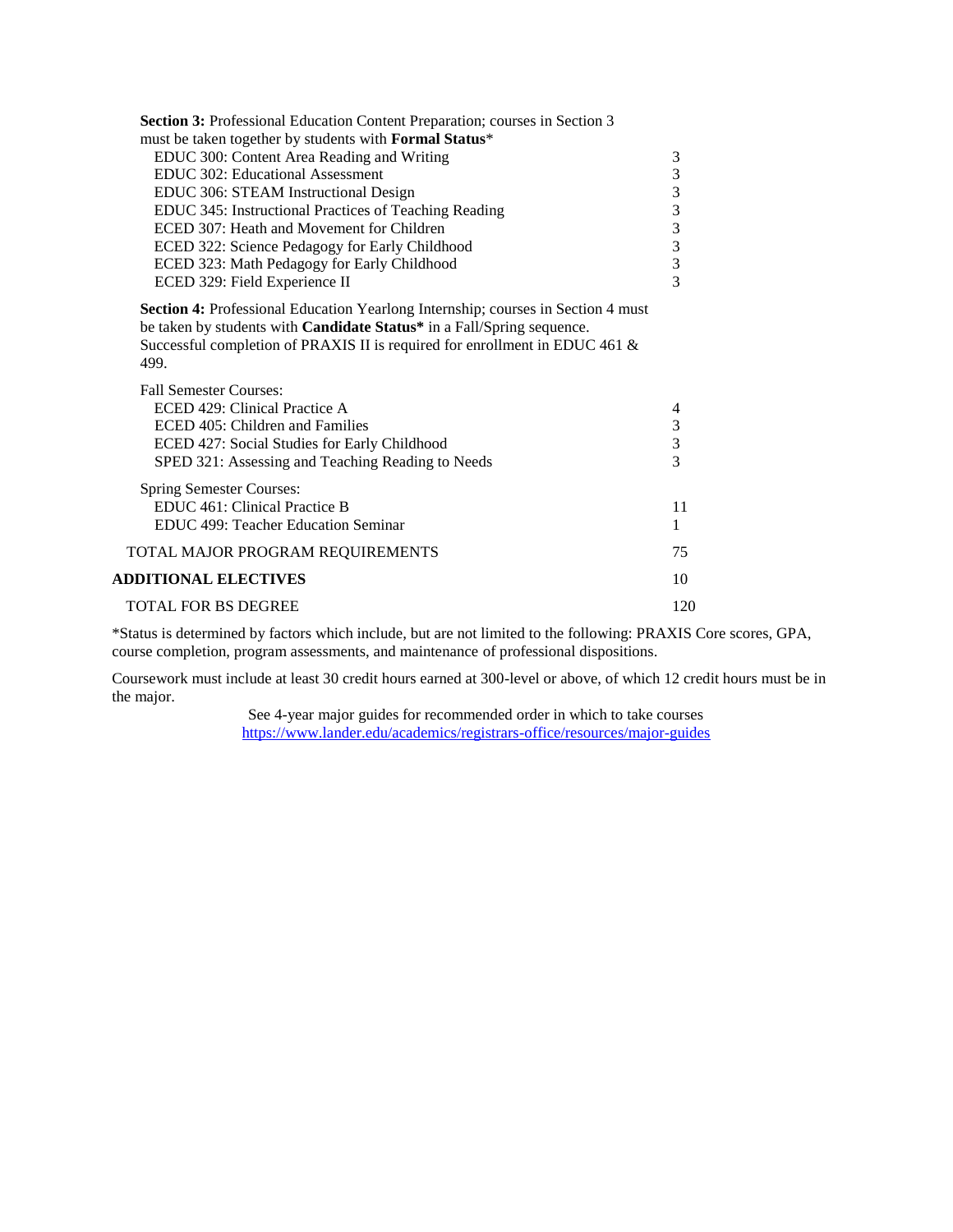| <b>DEGREE:</b><br><b>MAJOR:</b> | <b>EMPHASIS:</b> | <b>BACHELOR OF SCIENCE</b><br><b>EARLY CHILDHOOD EDUCATION</b><br><b>MONTESSORI</b>                                                                                                                                                                                                                                                                                                    |                                         |
|---------------------------------|------------------|----------------------------------------------------------------------------------------------------------------------------------------------------------------------------------------------------------------------------------------------------------------------------------------------------------------------------------------------------------------------------------------|-----------------------------------------|
|                                 |                  | UNIVERSITY REQUIREMENT                                                                                                                                                                                                                                                                                                                                                                 | <b>Credit Hours</b>                     |
|                                 |                  | FALS 101: Fine Arts and Lecture Series                                                                                                                                                                                                                                                                                                                                                 | $\theta$                                |
|                                 |                  | <b>GENERAL EDUCATION REQUIREMENTS</b><br>(For approved courses, see the General Education: www.lander.edu/gen-ed.)                                                                                                                                                                                                                                                                     |                                         |
|                                 | Mathematics      | A. Core Skills (9 hours)<br>ENGL 101: Writing and Inquiry I<br>ENGL 102: Writing and Inquiry II                                                                                                                                                                                                                                                                                        | 3<br>$\mathfrak 3$<br>3                 |
|                                 |                  | <b>B.</b> Humanities and Fine Arts<br>(6 hours selected from 2 different disciplines)                                                                                                                                                                                                                                                                                                  | 6                                       |
|                                 |                  | C. Behavioral and Social Perspectives<br>(6 hours selected from 2 different disciplines)<br>HIST 101, HIST 102, HIST 111, HIST 112, HIST 121, or HIST 122<br>Behavioral and Social Perspectives elective                                                                                                                                                                               | 3<br>3                                  |
|                                 |                  | D. Scientific and Mathematical Reasoning<br>(7 hours selected from 2 different disciplines, 1 lab science required)                                                                                                                                                                                                                                                                    | 7                                       |
| Е.                              |                  | <b>Founding Documents of the United States</b><br>HIST 111: United States History to 1877, or<br>POLS 101: American National Government                                                                                                                                                                                                                                                | 3                                       |
| F.                              |                  | <b>World Cultures</b>                                                                                                                                                                                                                                                                                                                                                                  | 3                                       |
|                                 |                  | G. LINK 101: Leadership, Involvement, Networking and Knowledge                                                                                                                                                                                                                                                                                                                         | 1                                       |
|                                 |                  | LINK 101 is required of all new transfer students who have earned less than<br>24 credit hours of college-level work and all first-time freshmen                                                                                                                                                                                                                                       |                                         |
|                                 |                  | TOTAL GENERAL EDUCATION REQUIREMENTS                                                                                                                                                                                                                                                                                                                                                   | 35                                      |
|                                 |                  | If all of the General Education requirements are met and/or waived, and the credit<br>hours do not add up to at least 30, the General Education requirements are not<br>complete. If below 30, additional General Education courses from any category<br>must be taken until the total hours add up to at least 30 hours.                                                              |                                         |
|                                 |                  | <b>MAJOR PROGRAM CORE REQUIREMENTS</b>                                                                                                                                                                                                                                                                                                                                                 |                                         |
|                                 |                  | Section 1. Courses in Section 1 can be taken by students with Initial Status*<br>EDUC 106: Field Experience IA<br>EDUC 204: Instructional Technology for Teachers<br>EDUC 210: Communication in Diverse Classrooms<br>MATH 203: Math for Elementary Teachers                                                                                                                           | 0.5<br>$\mathfrak 3$<br>$\sqrt{3}$<br>3 |
|                                 |                  | Section 2. Courses in Section 2 can be taken by students with Provisional Status*<br>EDUC 206: Field Experience IC<br>EDUC 207: Field Experience ID<br>EDUC 223: General Pedagogy<br>ECED 222: Child Growth and Development<br>ECED 227: Introduction to Early Childhood<br>SPED 223: Pre K-12 Student Diverse Learning Needs<br>MONT 474: Foundations of Reading Montessori Classroom | 0.5<br>1<br>3<br>3<br>3<br>3<br>3       |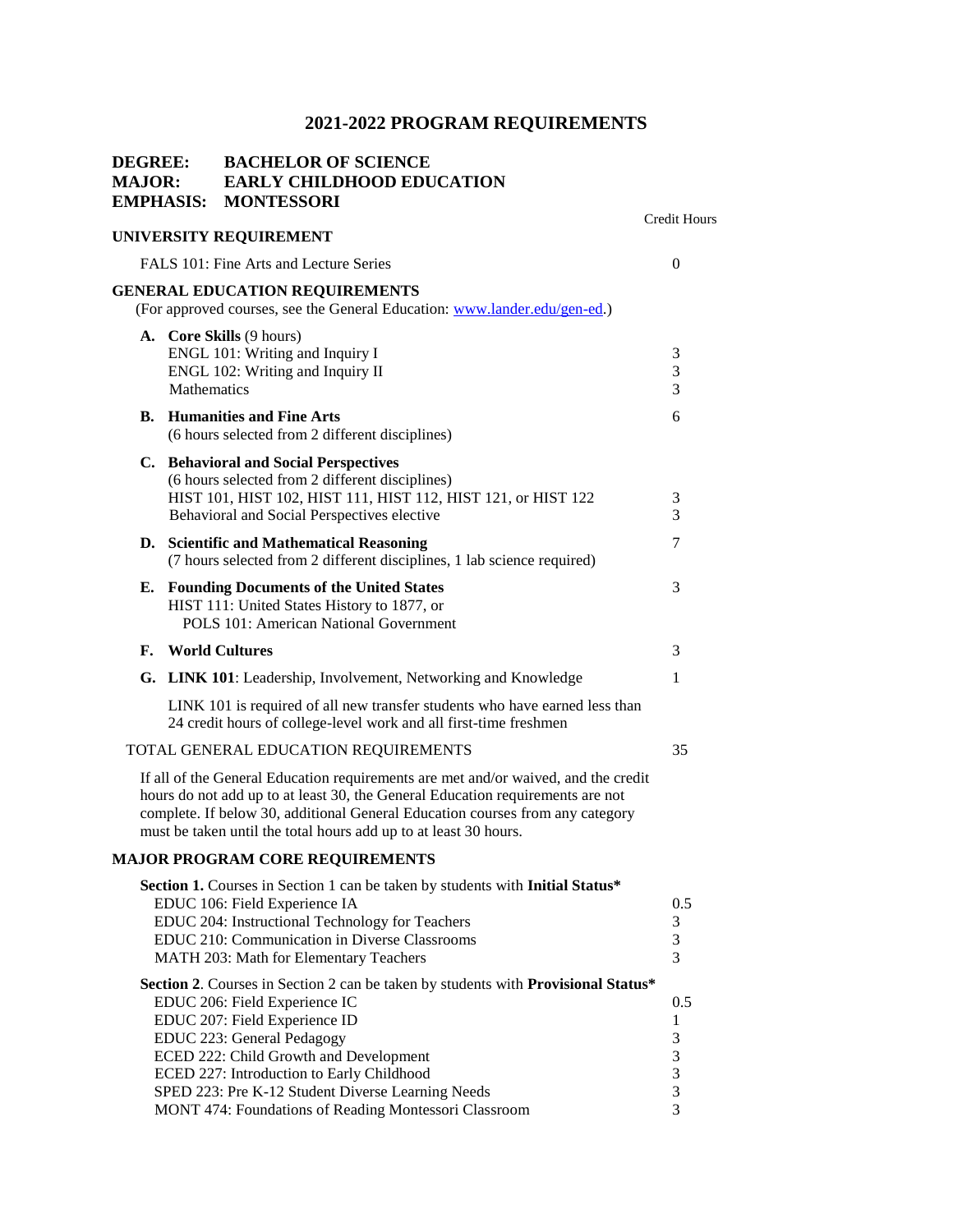| Section 3: Professional Education Content Preparation; courses in Section 3                                                                                                                                                                              |                         |
|----------------------------------------------------------------------------------------------------------------------------------------------------------------------------------------------------------------------------------------------------------|-------------------------|
| must be taken together by students with Formal Status*                                                                                                                                                                                                   |                         |
| EDUC 300: Content Area Reading and Writing                                                                                                                                                                                                               | 3                       |
| EDUC 302: Educational Assessment                                                                                                                                                                                                                         | 3                       |
| EDUC 306: STEAM Instructional Design                                                                                                                                                                                                                     | $\overline{\mathbf{3}}$ |
| EDUC 345: Instructional Practices of Teaching Reading                                                                                                                                                                                                    | $\frac{3}{3}$           |
| ECED 307: Heath and Movement for Children                                                                                                                                                                                                                |                         |
| ECED 322: Science Pedagogy for Early Childhood                                                                                                                                                                                                           | $\frac{3}{3}$           |
| ECED 323: Math Pedagogy for Early Childhood                                                                                                                                                                                                              |                         |
| ECED 329: Field Experience II                                                                                                                                                                                                                            | 3                       |
| Section 3B: Major Program Emphasis Requirements                                                                                                                                                                                                          |                         |
| MONT 470: Montessori Methods: Practical Life                                                                                                                                                                                                             | 3                       |
| MONT 471: Montessori Methods: Sensorial                                                                                                                                                                                                                  | $\overline{3}$          |
| MONT 472: Montessori Philosophy, Educational Theory &                                                                                                                                                                                                    |                         |
| <b>Administration/Parent Education</b>                                                                                                                                                                                                                   | 3                       |
| MONT 473: Methods of Observation & Classroom Leadership                                                                                                                                                                                                  | $\mathfrak 3$           |
| <b>MONT 475: Montessori Methods: Mathematics</b>                                                                                                                                                                                                         | 3                       |
| MONT 493: Montessori Methods: Integrated Curriculum                                                                                                                                                                                                      | 3                       |
| Section 4: Professional Education Yearlong Internship; courses in Section 4<br>must be taken by students with Candidate Status* in a Fall/Spring sequence.<br>Successful completion of PRAXIS II is required for enrollment in EDUC 461<br>and EDUC 499. |                         |
| <b>Fall Semester Courses:</b>                                                                                                                                                                                                                            |                         |
| ECED 429: Clinical Practice A                                                                                                                                                                                                                            | 4                       |
| ECED 405: Children and Families                                                                                                                                                                                                                          | 3                       |
| ECED 427: Social Studies for Early Childhood                                                                                                                                                                                                             | 3                       |
| SPED 321: Assessing and Teaching Reading to Needs                                                                                                                                                                                                        | 3                       |

| MONT 429: Practicum I               |     |
|-------------------------------------|-----|
| Spring Semester Courses:            |     |
| EDUC 461: Clinical Practice B       | 11  |
| EDUC 499: Teacher Education Seminar |     |
| MONT 461: Practicum II              | 3   |
| TOTAL MAJOR PROGRAM REQUIREMENTS    | 99  |
| <b>ADDITIONAL ELECTIVES</b>         | 10  |
| <b>TOTAL FOR BS DEGREE</b>          | 144 |

#### MONTESSORI CERTIFICATION COURSES (24 hours)

\*Status is determined by factors that include, but are not limited to the following: PRAXIS Core scores, GPA, course completion, program assessments, and maintenance of professional dispositions. Coursework must include at least 30 credit hours earned at 300-level or above, of which 12 credit hours must be in the major.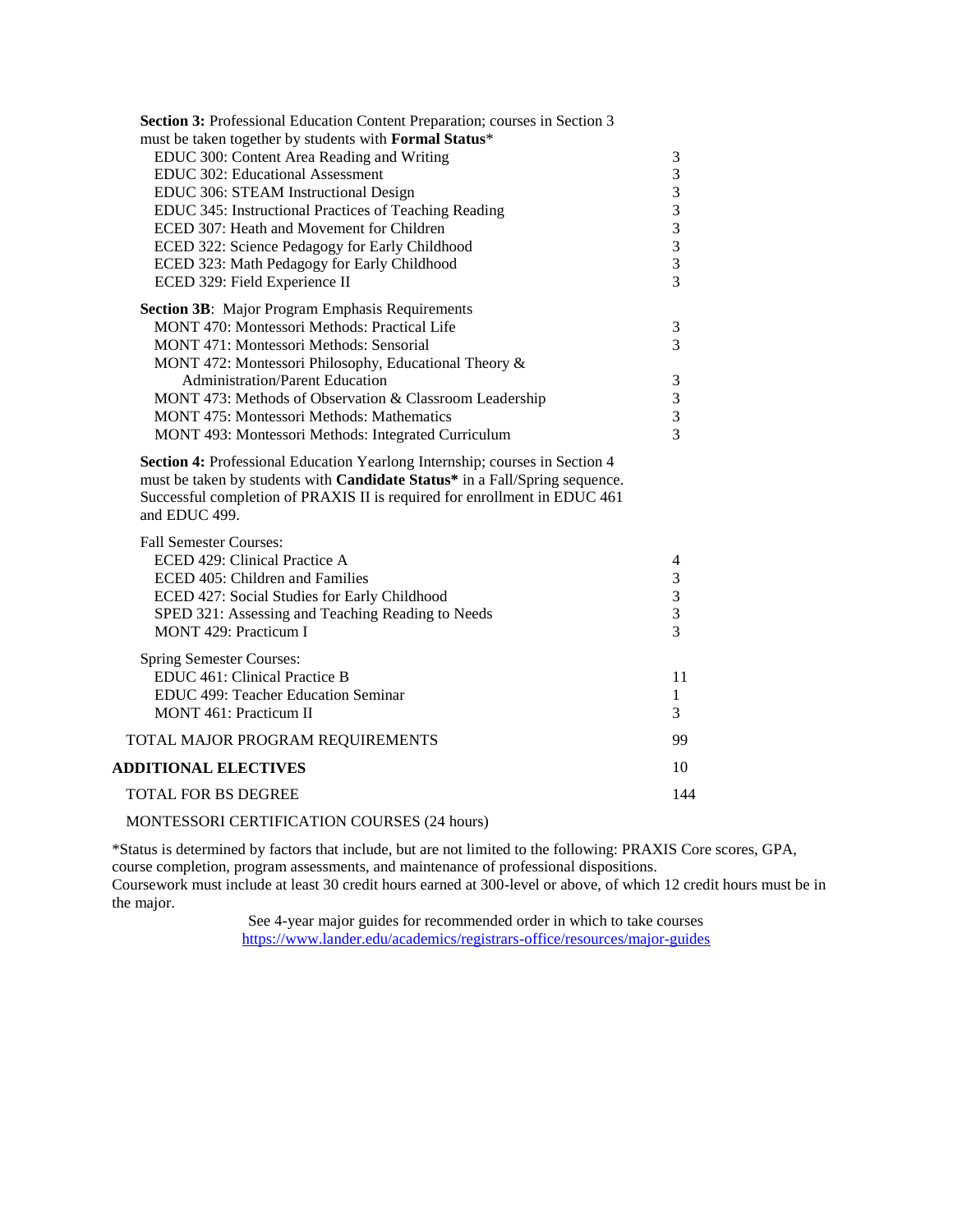### **DEGREE: BACHELOR OF SCIENCE MAJOR: ELEMENTARY EDUCATION**

|    |                                                                                                                                                                                                                                                                                                                                                                | Credit Hours                      |
|----|----------------------------------------------------------------------------------------------------------------------------------------------------------------------------------------------------------------------------------------------------------------------------------------------------------------------------------------------------------------|-----------------------------------|
|    | UNIVERSITY REQUIREMENT                                                                                                                                                                                                                                                                                                                                         |                                   |
|    | FALS 101: Fine Arts and Lecture Series                                                                                                                                                                                                                                                                                                                         | 0                                 |
|    | <b>GENERAL EDUCATION REQUIREMENTS</b><br>(For approved courses, see the General Education: www.lander.edu/gen-ed.)                                                                                                                                                                                                                                             |                                   |
|    | A. Core Skills (9 hours)<br>ENGL 101: Writing and Inquiry I<br>ENGL 102: Writing and Inquiry II<br>Mathematics                                                                                                                                                                                                                                                 | 3<br>3<br>3                       |
|    | <b>B.</b> Humanities and Fine Arts<br>(6 hours selected from 2 different disciplines)                                                                                                                                                                                                                                                                          | 6                                 |
|    | C. Behavioral and Social Perspectives<br>(6 hours selected from 2 different disciplines)<br>HIST 101, HIST 102, HIST 111, HIST 112, HIST 121, HIST 122<br>Behavioral and Social Perspectives elective                                                                                                                                                          | 3<br>3                            |
|    | D. Scientific and Mathematical Reasoning<br>(7 hours selected from 2 different disciplines, 1 lab science required)                                                                                                                                                                                                                                            | 7                                 |
|    | <b>E.</b> Founding Documents of the United States<br>HIST 111: United States History to 1877 or<br>POLS 101: American National Government                                                                                                                                                                                                                      | 3                                 |
| F. | <b>World Cultures</b>                                                                                                                                                                                                                                                                                                                                          | 3                                 |
|    | G. LINK 101: Leadership, Involvement, Networking and Knowledge                                                                                                                                                                                                                                                                                                 | $\mathbf{1}$                      |
|    | LINK 101 is required of all new transfer students who have earned less than<br>24 credit hours of college-level work and all first-time freshmen.                                                                                                                                                                                                              |                                   |
|    | TOTAL GENERAL EDUCATION REQUIREMENTS                                                                                                                                                                                                                                                                                                                           | 35                                |
|    | If all of the General Education requirements are met and/or waived, and the credit<br>hours do not add up to at least 30, the General Education requirements are not<br>complete. If below 30, additional General Education courses from any category<br>must be taken until the total hours add up to at least 30 hours.                                      |                                   |
|    | <b>MAJOR PROGRAM CORE REQUIREMENTS</b>                                                                                                                                                                                                                                                                                                                         |                                   |
|    | Section 1. Courses in Section 1 can be taken by students with Initial Status*<br>EDUC 106: Field Experience IA<br>EDUC 210: Communication in Diverse Classrooms<br>MATH 203: Math for Elementary Teachers<br>EDUC 204: Instructional Technology for Teachers                                                                                                   | 0.5<br>3<br>$\mathfrak{Z}$<br>3   |
|    | Section 2. Courses in Section 2 can be taken by students with Provisional Status*<br>EDUC 206: Field Experience IC<br>EDUC 207: Field Experience ID<br>EDUC 223: General Pedagogy<br>EDUC 240: Child Growth & Educational Processes<br>EDUC 300: Content Area Reading and Writing<br>EDUC 321: Foundations of Reading<br>PEES 201: School Health Program, K-12 | 0.5<br>1<br>3<br>3<br>3<br>3<br>3 |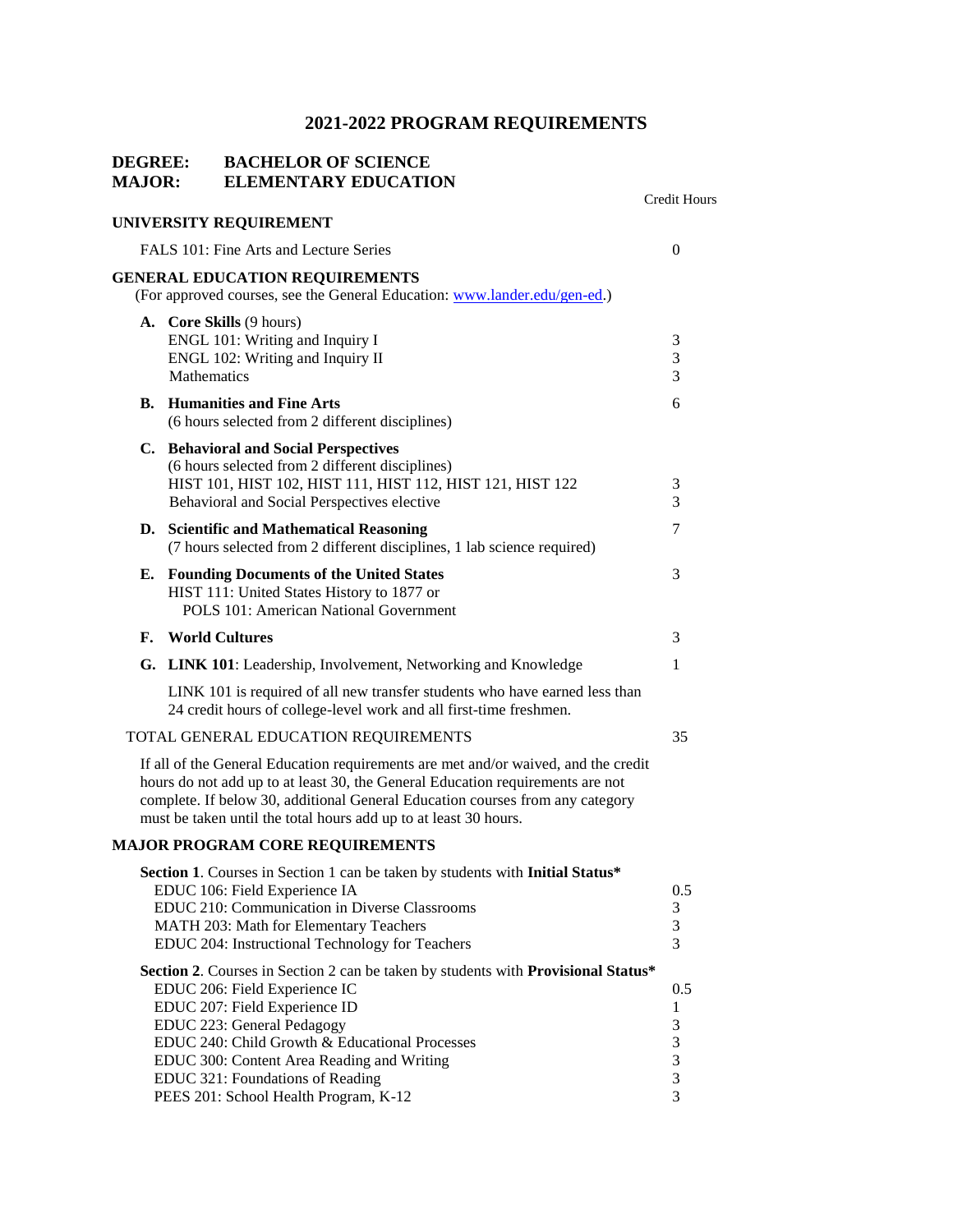| Section 3: Professional Education Content Preparation; courses in Section 3 must |   |
|----------------------------------------------------------------------------------|---|
| be taken together by students with Formal Status*                                |   |
| <b>EDUC 302: Educational Assessment</b>                                          | 3 |
| EDUC 306: STEAM Instructional Design                                             | 3 |
| EDUC 307: STEAM Implementation                                                   | 3 |
| EDUC 322: Science Pedagogy                                                       | 3 |
| EDUC 329: Field Experience II                                                    | 3 |
| EDUC 345: Instructional Practices of Teaching Reading                            | 3 |
| EDUC 424: Social Studies Pedagogy                                                | 3 |
| SPED 223: Pre K-12 Student Diverse Learning Needs                                | 3 |

**Section 4**: Professional Education Yearlong Internship; courses in Section 4 must be taken by students with **Candidate Status**\* in a Fall/Spring sequence. Successful completion of PRAXIS II is required for enrollment in EDUC 461 and EDUC 499.

Fall Semester Courses:

| EDUC 429: Clinical Practice A         |    |
|---------------------------------------|----|
| EDUC 327: Mathematics Pedagogy        | 3  |
| EDUC 421: Assessment of Reading (R2S) | 3  |
| EDUC 430: The Learning Environment    |    |
| Spring Semester Courses:              |    |
| EDUC 461: Clinical Practice B         |    |
| EDUC 499: Teacher Education Seminar   |    |
| TOTAL MAJOR PROGRAM REQUIREMENTS      | 75 |
| <b>ADDITIONAL ELECTIVES</b>           | 10 |
| <b>TOTAL FOR BS DEGREE</b>            |    |

\*Status is determined by factors that include, but are not limited to the following: PRAXIS Core scores, GPA, course completion, program assessments, and maintenance of professional dispositions.

Coursework must include at least 30 credit hours earned at 300-level or above, of which 12 credit hours must be in the major.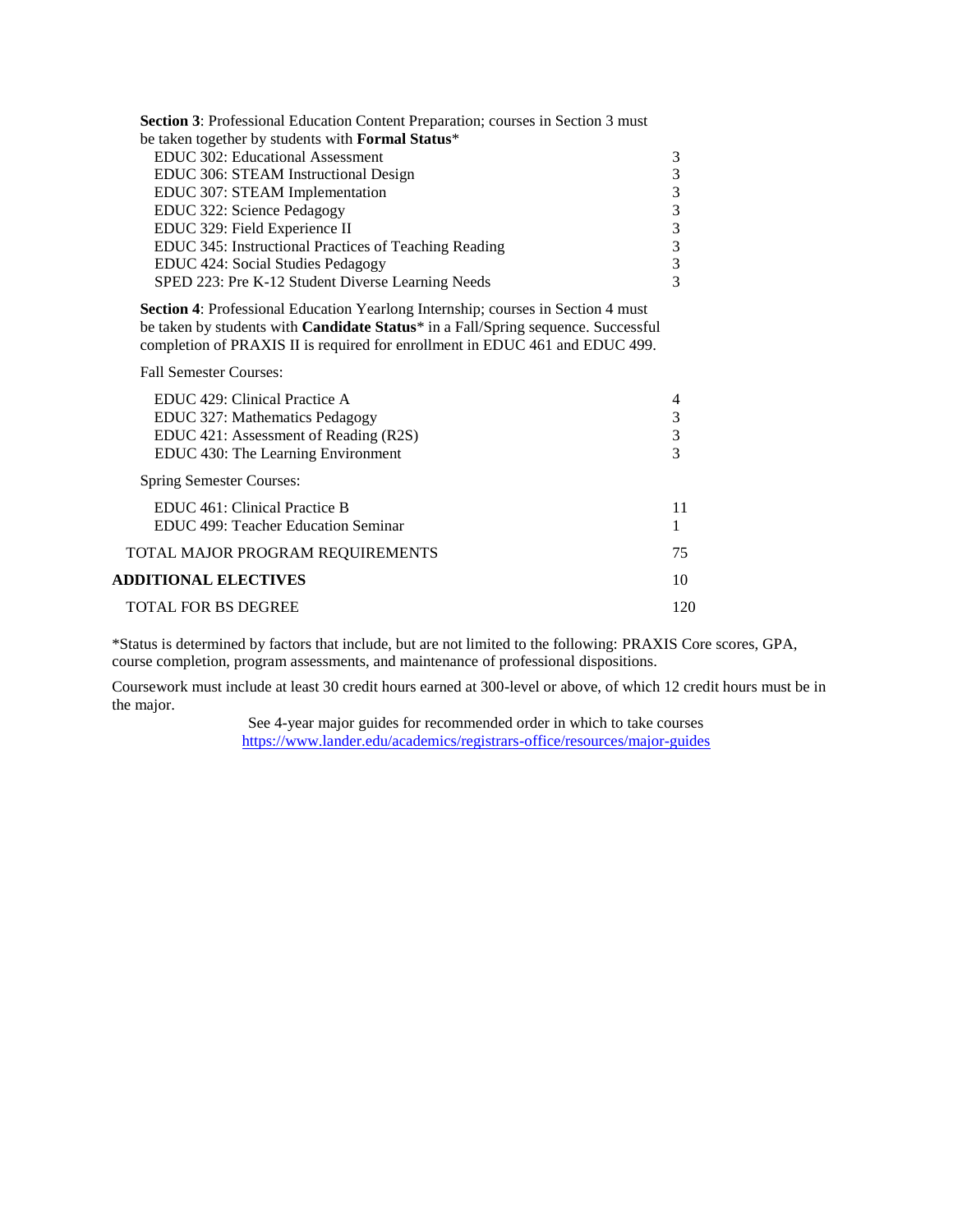### **DEGREE: BACHELOR OF SCIENCE MAJOR: SPECIAL EDUCATION**

|    |                                                                                                                                                                                                                                                                                                                                                                                                    | Credit Hours                      |
|----|----------------------------------------------------------------------------------------------------------------------------------------------------------------------------------------------------------------------------------------------------------------------------------------------------------------------------------------------------------------------------------------------------|-----------------------------------|
|    | UNIVERSITY REQUIREMENT                                                                                                                                                                                                                                                                                                                                                                             |                                   |
|    | FALS 101: Fine Arts and Lecture Series                                                                                                                                                                                                                                                                                                                                                             | $\overline{0}$                    |
|    | <b>GENERAL EDUCATION REQUIREMENTS</b><br>(For approved courses, see the General Education: www.lander.edu/gen-ed.)                                                                                                                                                                                                                                                                                 |                                   |
|    | A. Core Skills (9 hours)<br>ENGL 101: Writing and Inquiry I<br>ENGL 102: Writing and Inquiry II<br>Mathematics                                                                                                                                                                                                                                                                                     | 3<br>3<br>3                       |
|    | <b>B.</b> Humanities and Fine Arts<br>(6 hours selected from 2 different disciplines)                                                                                                                                                                                                                                                                                                              | 6                                 |
|    | C. Behavioral and Social Perspectives<br>(6 hours selected from 2 different disciplines)<br>HIST 101, HIST 102, HIST 111, HIST 112, HIST 121, HIST 122<br>Behavioral and Social Perspectives elective                                                                                                                                                                                              | 3<br>3                            |
|    | D. Scientific and Mathematical Reasoning<br>(7 hours selected from 2 different disciplines, 1 lab science required)                                                                                                                                                                                                                                                                                | 7                                 |
| Е. | <b>Founding Documents of the United States</b><br>HIST 111: United States History to 1877, or<br>POLS 101: American National Government                                                                                                                                                                                                                                                            | 3                                 |
| F. | <b>World Cultures</b>                                                                                                                                                                                                                                                                                                                                                                              | 3                                 |
|    | G. LINK 101: Leadership, Involvement, Networking and Knowledge                                                                                                                                                                                                                                                                                                                                     | 1                                 |
|    | LINK 101 is required of all new transfer students who have earned less than<br>24 credit hours of college-level work and all first-time freshmen.                                                                                                                                                                                                                                                  |                                   |
|    | TOTAL GENERAL EDUCATION REQUIREMENTS                                                                                                                                                                                                                                                                                                                                                               | 35                                |
|    | If all of the General Education requirements are met and/or waived, and the credit<br>hours do not add up to at least 30, the General Education requirements are not<br>complete. If below 30, additional General Education courses from any category<br>must be taken until the total hours add up to at least 30 hours.                                                                          |                                   |
|    | <b>MAJOR PROGRAM CORE REQUIREMENTS</b>                                                                                                                                                                                                                                                                                                                                                             |                                   |
|    | Section 1. Courses in Section 1 can be taken by students with Initial Status*<br>EDUC 106: Field Experience IA<br>EDUC 204: Instructional Technology for Teachers<br>EDUC 210: Communication in Diverse Classrooms<br>MATH 203: Mathematics for Elementary Teachers                                                                                                                                | 0.5<br>3<br>$\mathfrak{Z}$<br>3   |
|    | Section 2. Courses in Section 2 can be taken by students with Provisional Status*<br>EDUC 206: Field Experience IC<br>EDUC 207: Field Experience ID<br>EDUC 223: General Pedagogy<br>EDUC 240: Child Growth and the Educational Process<br>EDUC 321: Foundations of Reading (R2S)<br>SPED 223: PreK-12, Students with Diverse Learning Needs<br>SPED 240: Characteristics Of Diverse Learners, K12 | 0.5<br>1<br>3<br>3<br>3<br>3<br>3 |